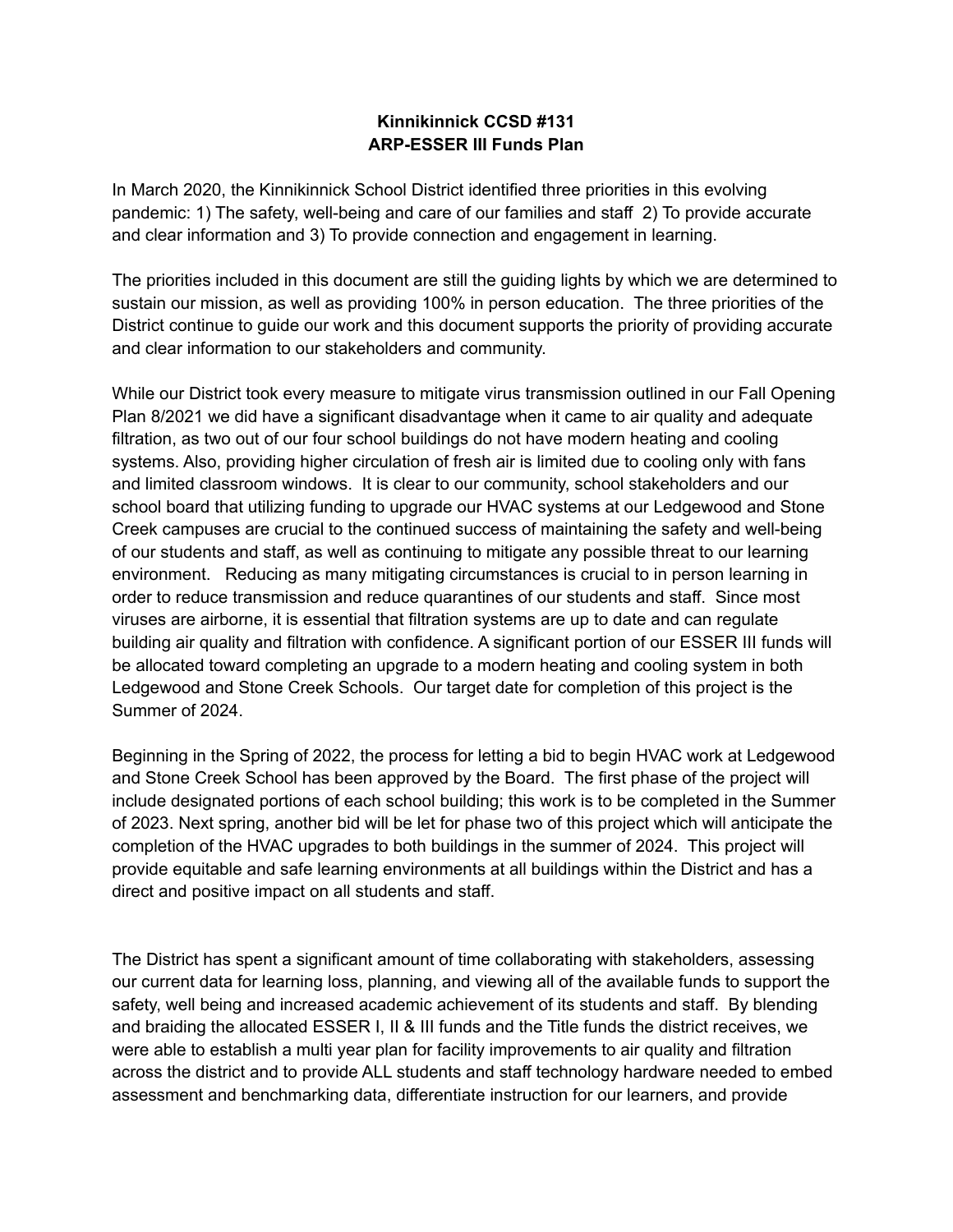learning opportunities outside the construct of the school day and calendar through summer learning and enrichment, and learning time in our afterschool programming. Being able to keep learning going since March 17, 2020 has been the hallmark success of our district. Over the past two years, we have honed our instructional technology craft to provide all learners with rich learning opportunities, engaging projects and differentiated instruction meeting each learner where they are at in their learning progress to close gaps in achievement.

The second portion of our ARP-ESSER III monies will be used to provide the technological equipment (hardware) necessary to meet our student achievement goals and close the learning gaps that were created during the pandemic for all student populations including our low income, special education, homeless and EL populations. Providing all students' and teachers' laptops is necessary to implement a consistent learning system (I-Ready) which provides embedded assessment, differentiation and support to meet the individual needs of every student. These monies also keep the district students and staff well prepared for the possibility of remote learning, if that were to become necessary.

The District will continue to systematically implement our I-Ready learning systems to provide the District with weekly status checks of our student learning to assess, address and differentiate for our student learning gaps. Students each have differentiated and customized learning paths monitored by teachers to provide reteaching and practice to address learning gaps and when appropriate challenge students to proceed in their learning. Students that are two grade levels behind in the Spring are recommended for summer learning programs in order to address gaps in ELA and math. The District also provides a summer enrichment at home program to encourage all students to practice skills in all content areas. Students participating in the District's afterschool program engage in "learning time" built into the program that allows for students to engage in practice lessons on I-Ready where incentives have been built in at individual and building levels. All students are provided connectivity, hardware and software beyond the constraints of the school calendar and hours to provide learning at home and throughout the summer.

The ARP ESSER III funds will be used to enhance technology through replacement of student and teacher laptops. While the district has been in person since school year 2020-21, by providing students with technology year round and at home, students are able to access learning as an extension from school 365 days a year and if necessary the tools will be in place if a student, teacher, classroom or district would need to provide remote learning. The monies provided to the District through ARP- ESSER III help support our academic learning in the classroom, through our summer enrichment programming and in our afterschool program by providing students and teachers the technology they need to be successful in engaging in I-Ready.

Stakeholders were included in school building, union and grade level meetings to review data, create goals and make decisions about the greatest needs in the classroom and district. Funds will be allocated for facilities to two buildings and the learning loss funding will be used district wide. The process has included parent and Board participation as the projects have been